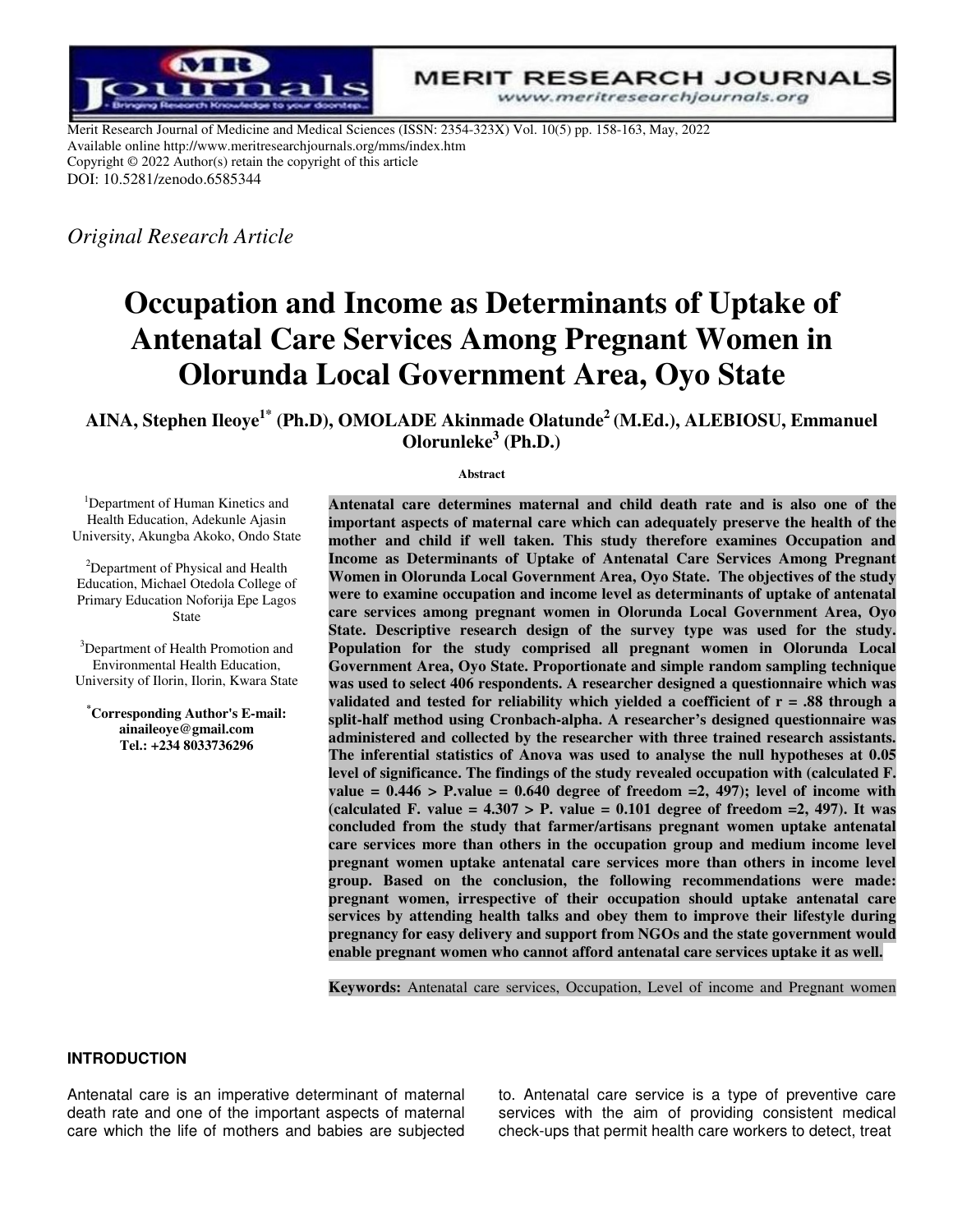and prevent possible health complications all through the course of pregnancy while promoting healthy lifestyles beneficial to both mother and baby. Maternal and reproductive health services in health systems constitute a large range of curative and preventative health services of particular importance to the health of women of reproductive age. It also refers to population-based services such as behavior change and health communication. It includes a range of services provided to women of reproductive age prior to conception, during pregnancy, during and after delivery (Lule et al., 2010). Its importance particularly in developing countries cannot be overemphasized. For instance, antenatal care (ANC) helps to ensure the well-being of the mother and fetus through early detection of risks in pregnancy, prevention of pregnancy and labor complications and ensures the safe delivery of mother and child. Furthermore, it exposes pregnant women to counseling and education about their own health and the care of their children. With the strong positive association that has been shown to exist between level of care obtained during pregnancy and the use of safe delivery care, ANC services also stand to contribute indirectly to maternal mortality reduction (Babalola and Fatusi, 2009). Vast majority of women in Sub-Saharan Africa do not have access to safe delivery care (Boschi-Pinto et al., 2009).

Pregnant women enjoy these benefits when they attend antenatal care services and deliver in appropriate health facilities. In addition, pregnancy must be supervised by a trained health personnel and labor attended to by a skilled birth attendant (World Health Organization, 2012). Furthermore, the woman on her part is expected to book early and attend an adequate number of ANC prior to delivery. Although ANC attendance has been measured based on the proportion of women who have attended ANC at least once during pregnancy; World Health Organization (2010) recommends that pregnant women should attend ANC services at least 4 times starting from the first trimester. In Nigeria, the current ANC services schedule recommends that a pregnant woman should book for ANC during the first trimester, thereafter attend ANC clinic as follows; once in 4 weeks until 28 weeks gestation, once in 2 weeks until 36 weeks gestation and weekly until delivery. Evidence available suggests that most women who attend ANC in the country do not receive adequate attention and care providers are overwhelmed by the number of pregnant women seeking antenatal care services. Consequently, some advocates have argued for the adoption of focused ANC services, in which case a woman attends ANC 4 times during pregnancy at specific intervals as recommended by WHO. This allows for adequate attention to be given to each pregnant woman while high-risk pregnancies are better monitored.

Ejembi et al. (2014) affirmed that to reduce the maternal morbidity, mortality and improve neonatal

health, the Nigerian government in time past had focused on improving access and supply of maternal health (MH) services through the primary health-care strategy. Despite these efforts, maternal morbidity and mortality remain a major public health problem in the country. Recently, the country rolled out the integrated maternal, newborn and child health (IMNCH) strategy as part of measures aimed at reducing maternal and infant mortality and the attainment of millennium development goals (MDGs) four and five. This was informed by the fact that significant progress has not been made toward reduction of maternal mortality and under-five deaths. Data from the National Health and Demographic Survey revealed that the Maternal Mortality ratio declined from 1100 deaths/100,000 live births in 1990-980 deaths/100,000 live births in 2000 and as at 2008 stood at 840 deaths/100,000 live births. (Federal Ministry of Health, 2011). Since 1990, the country has only achieved a yearly reduction of under-five mortality of 1.2%, a trend if allowed to continue may lead to non-attainment of MDGs four and five. A number of factors have been associated with utilization of MH services, among which are sociodemographic factors; age, religion, maternal education, husband's education, marital status, employment status and parity. Other factors that influence MH care service use include cost, availability of service, household income and access to health information exposure, previous history of obstetric complications, cultural beliefs and ideas about pregnancy (Babalola and Fatusi, 2009).Nigeria Demographic and Health Survey (2013) reported that recent estimates show that, the overall ante-natal care (ANC) coverage in Nigeria stood at 61% which is an abysmal three percentage points increase from 58% a decade ago; 36% of deliveries were delivered in a health facility while only 14% of newborns received postnatal care within two months of delivery. The ANC coverage of 61% falls short of the recommended 90% of ANC coverage required to reduce most deaths among mothers and their newborn (Lawn and Kerber, 2006). Additionally, this national average conceals major variations between rural and urban areas as well as between states and geopolitical zones within the country.

For instance, the rural and urban ANC coverage is 47% and 86% respectively; the North West zone has the least of 41% while the South East has the highest coverage of 91%. Institutional delivery show similar regional and rural/urban disparity where it is highest in urban areas (63%) than in rural areas (23%); highest in South West zone (76%) and lowest in North West (12%); the consequence of these differentials of coverage in ANC services is that maternal and child health mortality remains high (as well as other indicators of maternal and child health) at national level despite the co-existence of high national coverage in ANC (Nigeria Demographic Health Survey, 2013).

Furthermore, despite high coverage of ANC, Nigeria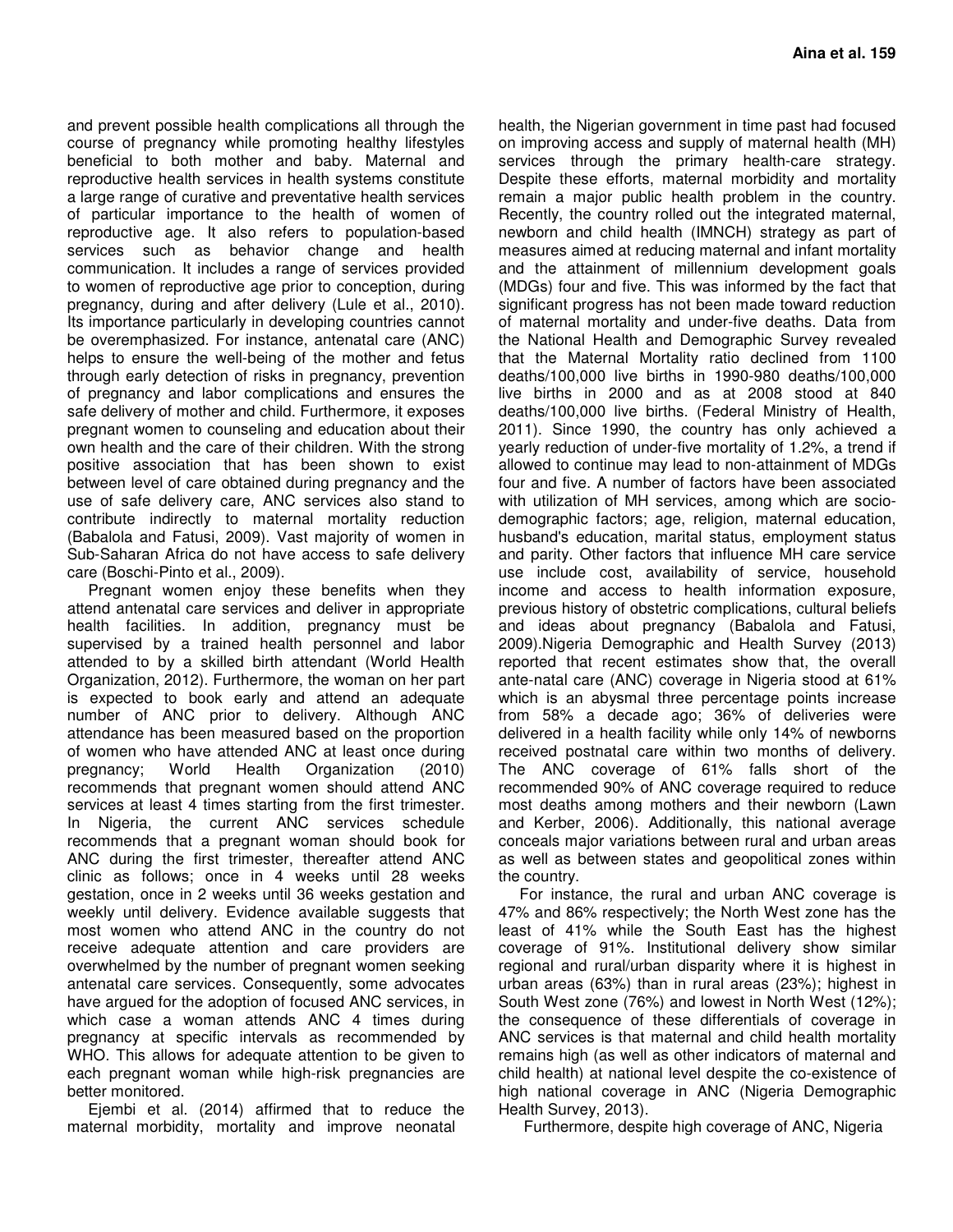still remains a major contributor of under-five mortality, contributing about 13%, 9.4% and 14% of global underfive, neonatal and maternal deaths respectively (You et al., 2013). Expectedly the maternal mortality, neonatal, post-neonatal, infant, child and under-5 mortality rates remain high at 576 maternal deaths per 100000 live births; 37, 31, 69, 64 and 128 per 1000 live births respectively. These figures show a reduction of between 20% and 31% in the past decade but not enough to achieve MDGs 4 and 5. In the continuum of maternal health care, antenatal care, institutional/skilled attendance at delivery and postnatal care are important milestones required to achieve optimum maternal and child health. These elements of care are expected to be provided as a continuum of care in order to impact optimum benefit and the provision of these elements of care in a comprehensive and continuum pattern of care during pregnancy, childbirth and postpartum period has been argued to reduce maternal and child (neonatal) death (Lawn and Kerber, 2006).

Additionally, an extended benefit of ANC services is that women who utilized ANC are more likely to utilize institutional/skilled delivery. Pervin et al. (2012) and Hatt et al. (2009) observed that the second element of care, institutional delivery/skilled attendance at delivery allows provision of intervention to detect risk around labour and childbirth during which interventions can maximally be provided by skilled medical personnel at health facilities. The third element of care, postnatal care has been argued that promoting the utilization of ANC services and institutional delivery/skilled attendance at delivery alone is not enough to improve maternal and child health and that postnatal care has to be provided to sustain the reduction in neonatal mortality (Singh et al., 2012). The objectives of this study are to: examine if occupation is a determinant of the uptake of antenatal care services among pregnant women; find out if level of income is a determinant of the uptake of antenatal care services among pregnant women. In spite of the need and availability of antenatal care services, it is poorly utilized by pregnant women which has led to high rates of maternal morbidity and mortality. In most Nigerian communities, pregnant women prefer to give birth at home and this comes with a lot of complications on the health of mothers and newborns. It is not uncommon to hear or find cases of maternal complications and subsequent death due to the ineffective utilization of ANC services by expectant mothers. Occupation of pregnant women determines how often antenatal care services are been utilized as those with busy work schedule hardly create time for the which result into complication during or after delivery, income many times affect a lot of pregnant women as women with little or no source of income find it difficult to transport themselves and even pay for the antenatal care services which is most times not free and has made many pregnant women who fails to go for the antenatal care services surfers from

pregnancy and delivery complications. The above problems prompted the researcher to investigates occupation and level of income as determinants of uptake of antenatal care services among pregnant women in Olorunda Local Government Area, Oyo State. Nigeria.

# **Research Hypotheses**

The following hypotheses were tested in the study:

1. Occupation will not significantly determine the uptake of antenatal care services among pregnant women inOlorunda Local Government Area, Oyo State.

**2.** Level of income will not significantly determine the uptake of antenatal care services among pregnant women in Olorunda Local Government Area, Oyo State.

# **METHODS AND MATERIALS**

A descriptive research design of survey type was used for the study. The population for this study comprised all pregnant women attending the Primary Health Care centers in Olorunda Local Government Area, Oyo State Nigeria. The population of the pregnant women is one thousand two hundred and twenty (1,220)(Department of Primary Health Care, Olorunda Local Government Area,2021-22). The sample of the study were four hundred and six (406) pregnant women selected through proportionate and simple random sampling techniques; only pregnant women met in the primary health care centers were given copies of the questionnaires to filled after seeking their consent with the ethical approval permit obtained to carry out the research. The research instrument adopted for this study was a researcher's developed structured questionnaire which was validated and reliability of the instruments was carried out by adopting a split-half method to determine the internal consistency, by which the questionnaire was pretested among thirty pregnant respondents who shared similar characteristics with the participants of this study. The result of the administration was analyzed using Cronbach-alpha and a correlation coefficient of 0.88r was obtained; this shows that the research instrument was reliable enough for the study.

The instrument was administered with the help of three trained research assistants. The training covered sampling procedures, contents of the questionnaire, how to interpret the items in the questionnaire, and how to get participants' informed consent.Ethical principles guiding the use of human participants in research was upheld throughout the conduct of this study. Participation in the study was made voluntary and informed consent was obtained from each participant in the study. All the information supplied by the research participants were made confidential, while also ensuring the privacy of the participants. The researcher ensures where possible that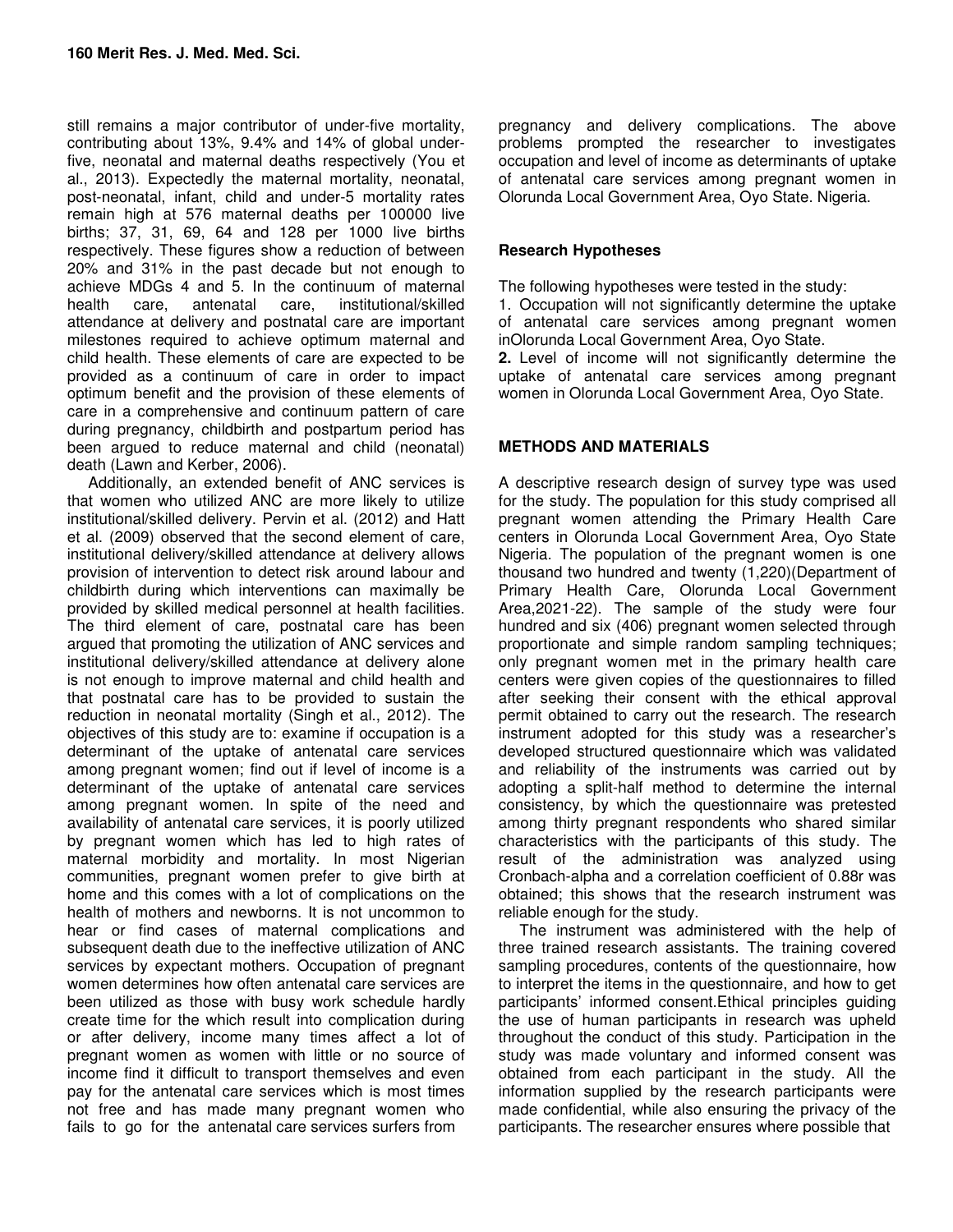**Table 1.** One-way ANOVA on occupation as a determinant of the uptake of antenatal care services among pregnant women

#### **Descriptive**

| <b>Items</b>    | N   | Mean    | Std.<br><b>Deviation</b> | <b>Std. Error</b> | 95% Confidence Interval for<br>Mean |                              |
|-----------------|-----|---------|--------------------------|-------------------|-------------------------------------|------------------------------|
|                 |     |         |                          |                   | Lower<br><b>Bound</b>               | <b>Upper</b><br><b>Bound</b> |
| Civil servants  | 58  | 31.2931 | 5.28821                  | .69438            | 29.9026                             | 32.6836                      |
| <b>Business</b> | 252 | 31.6416 | 4.44730                  | .23909            | 31.1714                             | 32.1119                      |
| Farmer/Artisans | 96  | 31.9896 | 4.33710                  | .44265            | 31.1108                             | 32.8684                      |
| Total           | 406 | 31.6680 | 4.52623                  | .20242            | 31.2703                             | 32.0657                      |

#### **Anova**

| <b>Model</b>             | Sum of<br>squares | df  | <b>Mean Square</b> |       | P-value |
|--------------------------|-------------------|-----|--------------------|-------|---------|
| <b>Between</b><br>groups | 18.320            | 2   | 9.160              |       |         |
| Within<br>groups         | 10204.568         | 497 | 20.532             | 0.446 | 0.640   |
| Total                    | 10222.888         | 499 |                    |       |         |

completed copies of the questionnaire were collected back immediately to avoid loss of the instrument. Inferential statistics of Analysis of Variance (ANOVA) was used to analyse the hypotheses at 0.05level of significance using Statistical Package for Social SciencesVersion24.0.

# **RESULTS**

#### **Test of Hypotheses**

**Hypothesis 1:** Occupation will not significantly determine the uptake of antenatal care services among pregnant women in Olorunda Local Government Area, Oyo State. Table 1

#### **The mean difference is significant at the 0.05 level**

The table above shows the result of the research hypothesis one which stated that there is no significant difference in the occupation and uptake of antenatal care services among pregnant women. A one-way ANOVA between groups analysis of variance was conducted to explore the impact of occupation group on antenatal care services. Participants were divided into three groups according to their occupation group that they belong to (Civil servants, Business Farmers/Artisans). There was a statistically significant difference at the  $p < 0.640$  level in the occupation of pregnant women towards antenatal care services for the three occupation groups  $F = (0.446)$ .

Despite reaching statistical significance, the actual difference in mean scores between groups was quite small. Post-hoc comparisons using the Tukey HSD test indicated that the mean score for occupation group Farmer/Artisans (M = 31.9896, SD =  $4.33710$ ) was significantly different from other occupation groups. Hence, this shows that farmer/artisans pregnant women uptake antenatal care services than others in the occupation group.

**Hypothesis 2:** Level of income will not significantly determine the uptake of antenatal care services among pregnant women in Olorunda Local Government Area, Oyo State. Table 2

## **The mean difference is significant at the 0.05 level**

The table above shows the result of the research hypothesis two which there is no significant difference in the level of income and uptake of antenatal care services among pregnant women. A one-way ANOVA between groups analysis of variance was conducted to explore the impact of level of income group on antenatal care services. Participants were divided into three groups according to the level of income groups that they belong to (Low, Medium and High Income Levels). There was a statistically significant difference at the  $p < 0.101$  level in the level of income of pregnant women towards antenatal care services for the three groups  $F = (4.307)$ . Despite reaching statistical significance, the actual difference in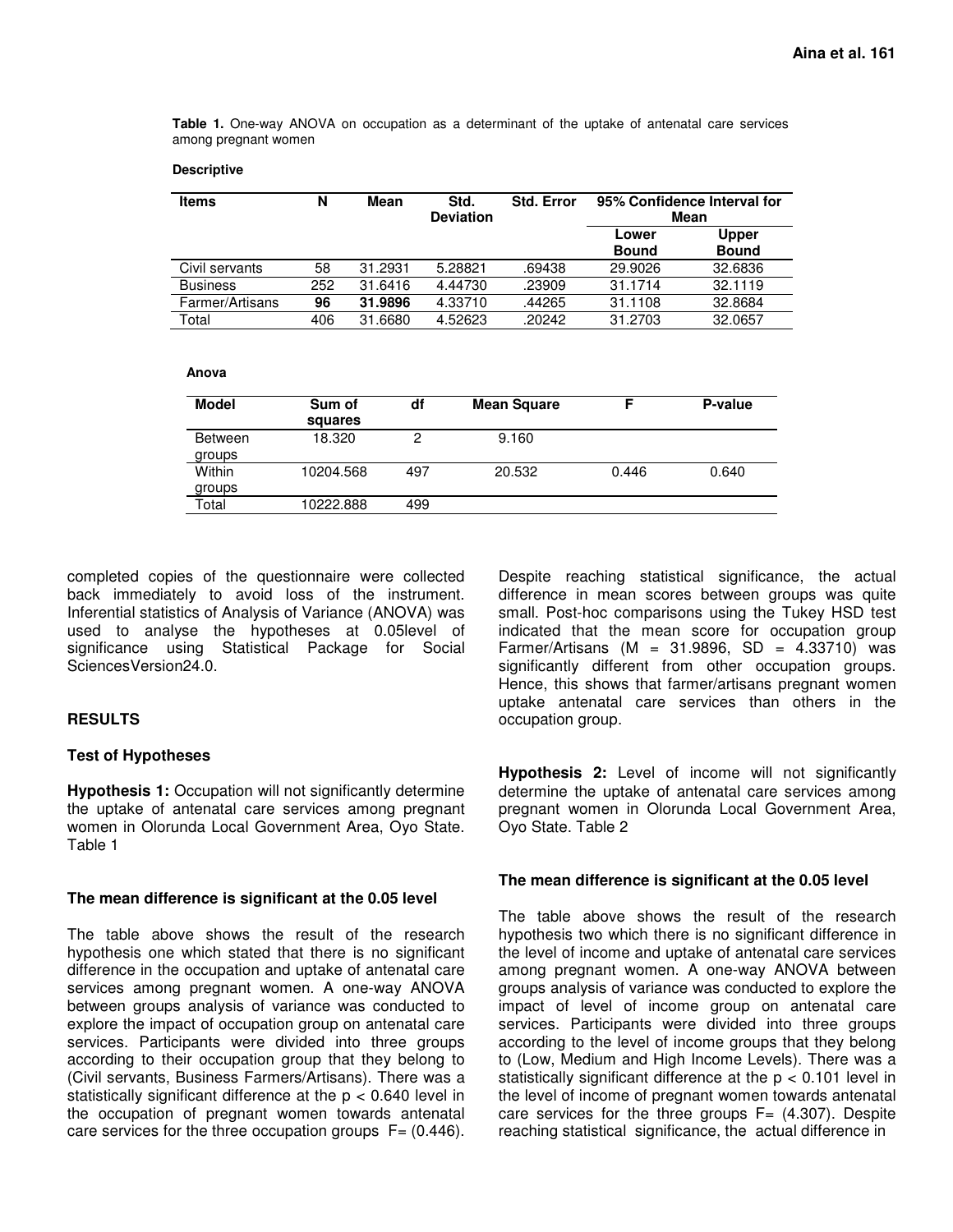**Table 2.** One-way ANOVA on level of income as a determinant of the uptake of antenatal care services among pregnant women

#### **Descriptive**

| <b>Items</b>  | N   | Mean    | Std.<br><b>Deviation</b> | Std.<br>Error | 95% Confidence Interval<br>for Mean |                              |
|---------------|-----|---------|--------------------------|---------------|-------------------------------------|------------------------------|
|               |     |         |                          |               | Lower<br><b>Bound</b>               | <b>Upper</b><br><b>Bound</b> |
| Medium income | 120 | 10.7147 | .06432                   | .08912        | 10.4076                             | 10.7924                      |
| Low income    | 281 | 10.6000 | 1.05017                  | .06396        | 10.6080                             | 10.8213                      |
| High income   | 5   | 9.8000  | .44721                   | .31298        | 9.2447                              | 10.3553                      |
| Total         | 406 | 10.6780 | .05287                   | .05362        | 10.5855                             | 10.7705                      |

#### **Anova**

| Model                    | Sum of<br>squares | Df  | <b>Mean Square</b> |       | p-value |
|--------------------------|-------------------|-----|--------------------|-------|---------|
| <b>Between</b><br>groups | 5.089             | 0   | 2.544              |       |         |
| Within<br>groups         | 548.069           | 497 | 1.103              | 4.307 | 0.101   |
| Total                    | 553.158           | 499 |                    |       |         |

mean scores between groups was quite small. Post-hoc comparisons using the Tukey HSD test indicated that the mean score for Medium income ( $M = 10.7147$ , SD = 1.06432) was significantly different from other levels of the income group. Hence, this shows that medium income level pregnant women uptake antenatal care services than others in the income level group.

## **DISCUSSION OF FINDINGS**

The finding in hypothesis 1 revealed that occupation (farmer/artisans) of pregnant women uptake antenatal care services more than others in the occupation group. This finding is in view with the finding of Ajayi and Osakinle (2013) in the study carried out, that a larger proportion of pregnant women who were not working 50 (56.2%) and those who were unskilled workers 44 (41.5%) made their first antenatal visits at the first trimester compared to those who were skilled workers 68 (33.2%), chance was an unlikely explanation of the relationship between the type of occupation and whether or not the first antenatal visit was made in first trimester. Also, March of Dimes (2018) prenatal education is an important component of supporting healthy pregnancies. Prenatal education promotes the maintenance of healthy lifestyles during pregnancy, helping expectant mothers manage stress, support a healthy diet, avoid harmful chemicals and situations, recognize warning signs and symptoms that mean something may be wrong with their pregnancy, and prepare for labour and delivery.

The findings in hypothesis 2 revealed that middle

income level pregnant women uptake antenatal care services than others in the income level group. This finding is in line with the finding carried out in Baglandesh by Rahman (2008) found out that an interesting interaction affects the favouring gainfully employed women among those living more than one-hour travel time from a health centre. Raising Children Network (2016) reported that having regular antenatal check-ups is an important part of staying healthy and making sure your baby is healthy. Regular checks during your pregnancy can assist in identifying and reducing risks to either you or your baby. Although you may be feeling well, it is still important to go to all your antenatal checkups. The exact number of antenatal appointments and how often you have them will depend on your individual situation. According to Ewa et al. (2012), mothers with higher income tend to utilize facilities far away from their place of residence, and the possible reason is perceived quality of service as well as husband's preference of a particular facility.

## **CONCLUSIONS**

Based on the finding of the study the following conclusions were drawn:

1. Farmer/artisans pregnant women uptake antenatal care services than others in the occupation group.

2. Medium income level pregnant women uptake antenatal care services than others in the income level group.